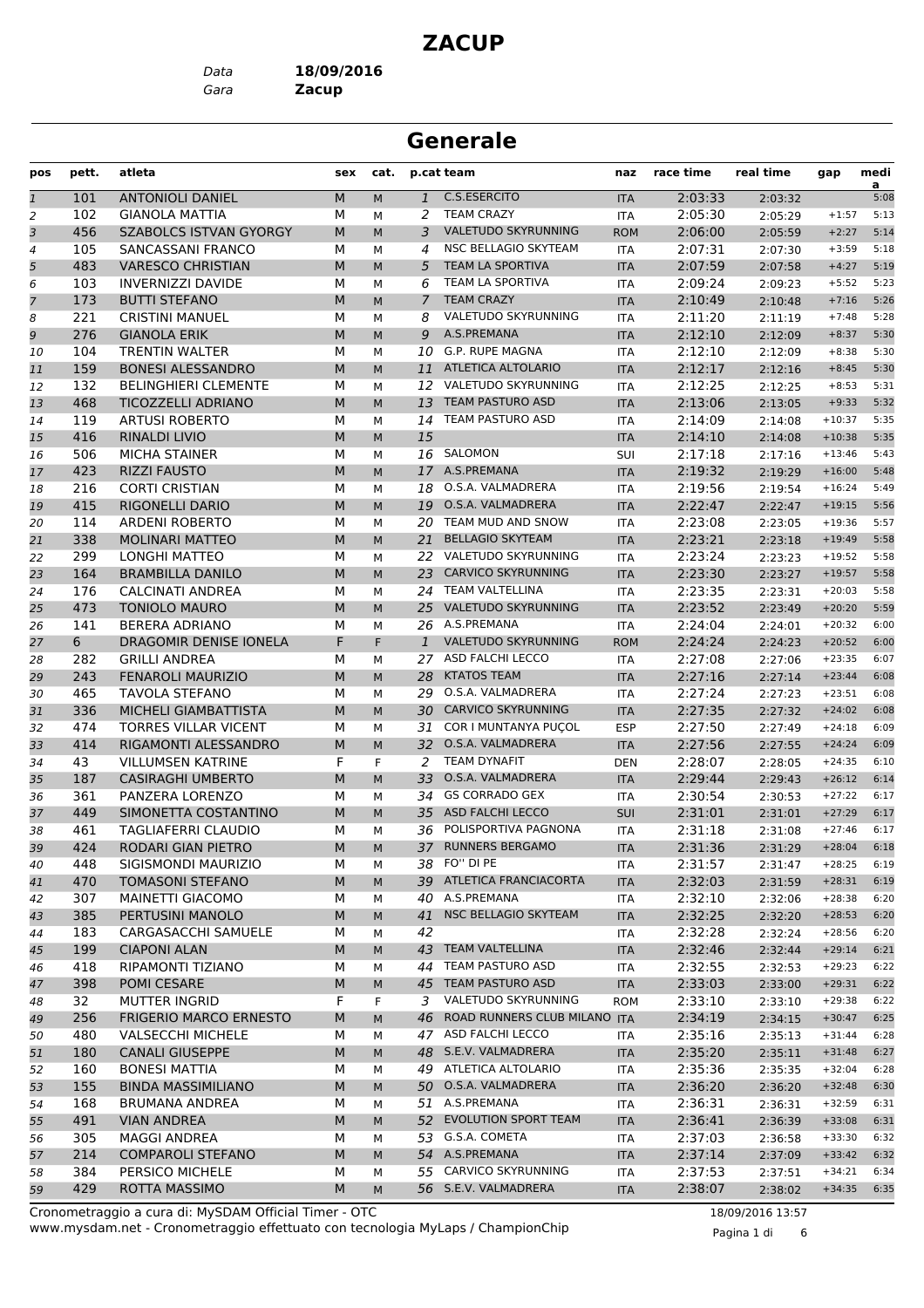| pos | pett.        | atleta                     | sex       | cat.                        |     | p.cat team                       | naz        | race time | real time | gap           | medi<br>a |
|-----|--------------|----------------------------|-----------|-----------------------------|-----|----------------------------------|------------|-----------|-----------|---------------|-----------|
| 60  | 329          | <b>MENEGOLA ATHOS</b>      | M         | M                           |     | 57 TEAM VALTELLINA               | <b>ITA</b> | 2:38:41   | 2:38:39   | $+35:09$      | 6:36      |
| 61  | 311          | <b>MANZONI GIANCARLO</b>   | М         | M                           | 58  | <b>ALTITUDE RACE</b>             | <b>ITA</b> | 2:38:54   | 2:38:48   | $+35:21$      | 6:36      |
| 62  | 198          | <b>CHISSOTTI LUCA</b>      | M         | M                           | 59  | O.S.A. VALMADRERA                | <b>ITA</b> | 2:38:59   | 2:38:53   | $+35:26$      | 6:37      |
| 63  | 13           | <b>BRAMBILLA MARTINA</b>   | F         | F.                          | 4   | <b>CARVICO SKYRUNNING</b>        | <b>ITA</b> | 2:39:02   | 2:38:56   | $+35:29$      | 6:37      |
| 64  | 315          | <b>MASCIADRI STEFANO</b>   | M         | M                           | 60  | O.S.A. VALMADRERA                | <b>ITA</b> | 2:41:10   | 2:41:09   | $+37:38$      | 6:42      |
| 65  | 393          | PIROVANO PAOLO             | М         | M                           | 61  |                                  | <b>ITA</b> | 2:41:33   | 2:41:30   | $+38:00$      | 6:43      |
| 66  | 454          | SPREAFICO MATTEO           | M         | M                           |     | 62 INSUBRIA SKY TEAM             | <b>ITA</b> | 2:41:50   | 2:41:42   | $+38:18$      | 6:44      |
| 67  | 364          | <b>PANZERI NICOLA</b>      | M         | M                           | 63  | G.P. SANTI NUOVA OLONIO          | <b>ITA</b> | 2:42:30   | 2:42:20   | $+38:57$      | 6:45      |
| 68  | 432          | <b>RUSCONI FABIO</b>       | M         | M                           | 64  | <b>TEAM PASTURO ASD</b>          | <b>ITA</b> | 2:42:41   | 2:42:37   | $+39:09$      | 6:46      |
| 69  | 195          | <b>CERNUSCHI CLAUDIO</b>   | M         | M                           | 65  | ATLETHIC CLUB VILLASANTA         | <b>ITA</b> | 2:42:46   | 2:42:41   | $+39:14$      | 6:46      |
| 70  | 241          | <b>FANTI ALESSANDRO</b>    | M         | M                           | 66  |                                  | <b>ITA</b> | 2:42:47   | 2:42:40   | $+39:15$      | 6:46      |
| 71  | 350          | <b>NAVA FABIO</b>          | М         | М                           | 67  | <b>EVOLUTION SPORT TEAM</b>      | <b>ITA</b> | 2:42:51   | 2:42:45   | $+39:18$      | 6:46      |
| 72  | 504          | <b>ZUGNONI DIEGO</b>       | M         | M                           | 68  | SPORT RACE VALTELLINA            | <b>ITA</b> | 2:43:08   | 2:43:01   | $+39:36$      | 6:47      |
| 73  | 247          | <b>FLAMIA STEFANO</b>      | М         | M                           |     | 69 AC CARNIA BIKE                | <b>ITA</b> | 2:43:41   | 2:43:29   | $+40:09$      | 6:48      |
| 74  | 373          | PARUSCIO NICOLÒ            | M         | M                           | 70  | PT SKYRUNNING                    | <b>ITA</b> | 2:43:44   | 2:43:37   | $+40:12$      | 6:49      |
| 75  | 200          | <b>CIRESA RICCARDO</b>     | М         | M                           | 71  | O.S.A. VALMADRERA                | <b>ITA</b> | 2:44:00   | 2:43:57   | $+40:28$      | 6:49      |
| 76  | 287          | <b>GUGLIELMETTI LUCA</b>   | M         | M                           | 72  | POLISPORTIVA SAN MARCO           | <b>ITA</b> | 2:44:02   | 2:44:01   | $+40:30$      | 6:50      |
| 77  | 4            | <b>BENEDETTI DEBORA</b>    | F         | F                           | 5   | TEAM PASTURO ASD                 | <b>ITA</b> | 2:44:22   | 2:44:19   | $+40:50$      | 6:50      |
| 78  | 440          | <b>SCACCABAROZZI</b>       | M         | M                           | 73  | O.S.A. VALMADRERA                | <b>ITA</b> | 2:44:23   | 2:44:07   | $+40:51$      | 6:50      |
|     |              | <b>MASSIMILIANO</b>        |           |                             |     |                                  |            |           |           |               |           |
| 79  | 397          | <b>PIZZOLATO MANUEL</b>    | М         | М                           |     | 74 EVOLUTION SPORT TEAM          | <b>ITA</b> | 2:44:26   | 2:44:18   | $+40:53$      | 6:50      |
| 80  | 377          | <b>PATELLI MATTEO</b>      | M         | M                           | 75  |                                  | <b>ITA</b> | 2:44:45   | 2:44:29   | $+41:13$      | 6:51      |
| 81  | 227          | DE BERNARDI PAOLO          | м         | M                           | 76  | POLISPORTIVA ALBOSAGGIA          | <b>ITA</b> | 2:44:57   | 2:44:54   | $+41:25$      | 6:52      |
| 82  | 264          | <b>GEROSA ANGELO</b>       | M         | M                           | 77  | <b>TEAM PASTURO ASD</b>          | <b>ITA</b> | 2:45:01   | 2:45:00   | $+41:28$      | 6:52      |
| 83  | 283          | <b>GRITTI FABRIZIO</b>     | м         | M                           | 78  | O.S.A. VALMADRERA                | <b>ITA</b> | 2:45:13   | 2:45:10   | $+41:41$      | 6:52      |
| 84  | 442          | <b>SCHIAVETTI IVAN</b>     | M         | M                           | 79  | <b>INDIVIDUALE</b>               | <b>ITA</b> | 2:45:16   | 2:45:03   | $+41:44$      | 6:52      |
| 85  | 165          | <b>BRAMBILLA MASSIMO</b>   | M         | M                           | 80  | CARVICO SKYRUNNING               | <b>ITA</b> | 2:45:20   | 2:45:07   | $+41:48$      | 6:52      |
| 86  | 320          | <b>MAZZINA EGIDIO</b>      | M         | M                           | 81  | <b>RUNCARD</b>                   | <b>ITA</b> | 2:45:32   | 2:45:30   | $+42:00$      | 6:53      |
| 87  | 319          | <b>MAXENTI PAOLO</b>       | м         | M                           | 82  | SPORT RACE VALTELLINA            | <b>ITA</b> | 2:45:39   | 2:45:28   | $+42:07$      | 6:53      |
| 88  | 308          | <b>MANES ANDREA</b>        | M         | M                           | 83  | AS SPORTIVA LANZADA              | <b>ITA</b> | 2:46:32   | 2:46:21   | $+43:00$      | 6:55      |
| 89  | 284          | <b>GROSSI PAOLO</b>        | М         | М                           | 84  | VALETUDO SKYRUNNING              | <b>ITA</b> | 2:46:48   | 2:46:47   | $+43:16$      | 6:56      |
| 90  | 286          | <b>GUANELLA GIAMPAOLO</b>  | M         | M                           | 85  | <b>TEAM VALTELLINA</b>           | <b>ITA</b> | 2:47:33   | 2:47:33   | $+44:00$      | 6:58      |
| 91  | 297          | <b>LOMBARDINI LUCA</b>     | М         | M                           |     | 86 O.S.A. VALMADRERA             | <b>ITA</b> | 2:47:33   | 2:47:19   | $+44:00$      | 6:58      |
| 92  | 142          | <b>BERETTA EMANUELE</b>    | M         | M                           | 87  | MEDIRUN CUS BERGAMO              | <b>ITA</b> | 2:47:34   | 2:47:26   | $+44:01$      | 6:58      |
| 93  | 69           | <b>BOGANI MASSIMILIANO</b> | м         | M                           | 88  | POLISPORTIVA PAGNONA             | <b>ITA</b> | 2:47:39   | 2:47:37   | $+44:07$      | 6:59      |
| 94  | 323          | MAZZOLENI COSTANTINO       | M         | M                           | 89  | <b>CARVICO SKYRUNNING</b>        | <b>ITA</b> | 2:47:40   | 2:47:30   | $+44:08$      | 6:58      |
| 95  | 203          | <b>COFFETTI LUCA</b>       | М         | M                           | 90  | <b>PRIVATO</b>                   | <b>ITA</b> | 2:47:41   | 2:47:36   | $+44:09$      | 6:58      |
| 96  | 477          | <b>TURBA MARCO</b>         | M         | M                           | 91  | <b>BELLAGIO SKY TEAM</b>         | <b>ITA</b> | 2:47:43   | 2:47:38   | $+44:11$      | 6:59      |
| 97  | 406          | RATTI MARCO                | M         | M                           |     | 92 3LIFE                         | <b>ITA</b> | 2:47:46   | 2:47:29   | $+44:14$      | 6:58      |
| 98  | 407          | RATTI LUCA                 | ${\sf M}$ | $\mathsf{M}% _{0}^{\prime}$ |     | 93 3LIFE                         | <b>ITA</b> | 2:47:48   | 2:47:31   | $+44:15$ 6:58 |           |
| 99  | 374          | PASINI GUSTAVO             | М         | м                           |     | 94 SPORT RACE VALTELLINA         | ITA        | 2:47:48   | 2:47:41   | $+44:16$      | 6:59      |
| 100 | 313          | <b>MARCON STEFANO</b>      | M         | M                           |     | 95 O.S.A. VALMADRERA             | <b>ITA</b> | 2:47:50   | 2:47:49   | $+44:17$      | 6:59      |
| 101 | 339          | MOLTENI EDOARDO            | М         | м                           |     | 96 NSCBELLAGIOSKYTEAM            | ITA        | 2:47:51   | 2:47:46   | $+44:19$      | 6:59      |
| 102 | 242          | <b>FAZZINI OTTAVIO</b>     | M         | M                           |     | 97 A.S.PREMANA                   | <b>ITA</b> | 2:47:52   | 2:47:43   | $+44:20$      | 6:59      |
| 103 | 248          | <b>FLAUTO VINCENZO</b>     | М         | М                           |     | 98 G.S. AVIS OGGIONO             | ITA        | 2:47:52   | 2:47:52   | $+44:20$      | 6:59      |
| 104 | 194          | <b>CAZZANIGA PAOLO</b>     | M         | M                           | 99  |                                  | <b>ITA</b> | 2:47:57   | 2:47:46   | $+44:25$      | 6:59      |
| 105 | 275          | <b>GIANOLA DANIELE</b>     | М         | М                           |     | 100 A.S.PREMANA                  | ITA        | 2:48:00   | 2:47:57   | $+44:28$      | 6:59      |
| 106 | 219          | <b>COSTANTIN PAOLO</b>     | M         | M                           |     | 101 VALETUDO SKYRUNNING          | <b>ITA</b> | 2:48:01   | 2:47:46   | $+44:29$      | 6:59      |
| 107 | 445          | SCHIEVENIN STEFANO         | М         | М                           |     | 102 INSUBRIA SKY TEAM            | ITA        | 2:48:04   | 2:48:03   | $+44:31$      | 7:00      |
| 108 | 147          | <b>BERTI GABRIELE</b>      | M         | M                           |     | 103 HAPPY RUNNER                 | <b>ITA</b> | 2:48:04   | 2:47:56   | $+44:31$      | 6:59      |
| 109 | 419          | RIVA PAOLO                 | М         | М                           |     | 104 ROAD RUNNERS CLUB MILANO ITA |            | 2:48:05   | 2:48:00   | $+44:33$      | 6:59      |
| 110 | $\mathbf{3}$ | <b>GIANOLA CHIARA</b>      | F         | F.                          |     | 6 TEAM LA SPORTIVA               | <b>ITA</b> | 2:48:20   | 2:48:17   | $+44:48$      | 7:00      |
| 111 | 301          | LORELLO IVAN               | М         | м                           |     | 105 NUOVA ATLETICA SAMVEGA       | ITA        | 2:48:21   | 2:48:14   | $+44:48$      | 7:00      |
| 112 | 233          | DEL LUNGO STEFANO          | M         | M                           | 106 |                                  | <b>ITA</b> | 2:48:21   | 2:48:08   | $+44:49$      | 7:00      |
| 113 | 179          | <b>CAMARINI ANGELO</b>     | М         | м                           |     | 107 TEAM PASTURO ASD             | ITA        | 2:48:52   | 2:48:50   | $+45:20$      | 7:02      |
| 114 | 457          | <b>TABACCHI ALBERTO</b>    | M         | M                           |     | 108 VALETUDO SKYRUNNING          | <b>ITA</b> | 2:48:59   | 2:48:54   | $+45:27$      | 7:02      |
| 115 | 391          | PIROVANO CLAUDIO           | М         | м                           |     | 109 CARVICO SKYRUNNING           | ITA        | 2:49:00   | 2:48:58   | $+45:28$      | 7:02      |
| 116 | 405          | RATTI LUCIO                | M         | M                           |     | 110 A.S.PREMANA                  | <b>ITA</b> | 2:49:02   | 2:48:59   | $+45:29$      | 7:02      |
| 117 | 387          | PESENTI IVAN               | М         | М                           |     | 111 ATLETICA VALLE BREMBANA      | ITA        | 2:49:06   | 2:49:00   | $+45:34$      | 7:02      |
| 118 | 269          | <b>GHISELLINI ALBERTO</b>  | M         | M                           |     | 112 TEAM PASTURO ASD             | <b>ITA</b> | 2:49:10   | 2:49:08   | $+45:38$      | 7:02      |
| 119 | 266          | <b>GHEZA LUCA</b>          | М         | м                           | 113 |                                  | ITA        | 2:49:37   | 2:49:36   | $+46:05$      | 7:03      |
| 120 | 357          | <b>OLZER ROBERTO</b>       | M         | М                           |     | 114 G.S. GENZIANELLA             | <b>ITA</b> | 2:50:00   | 2:49:52   | $+46:28$      | 7:04      |
| 121 | 39           | <b>SCOTII ESTER</b>        | F         | F                           |     | 7 VALETUDO SKYRUNNING            | ITA        | 2:50:06   | 2:49:59   | $+46:34$      | 7:04      |
| 122 | 505          | <b>BERETTA ALBERTO</b>     | M         | M                           |     | 115 TEAM TECNICA                 | <b>ITA</b> | 2:50:06   | 2:49:58   | $+46:34$      | 7:04      |
|     |              |                            |           |                             |     |                                  |            |           |           |               |           |

Pagina 2 di 6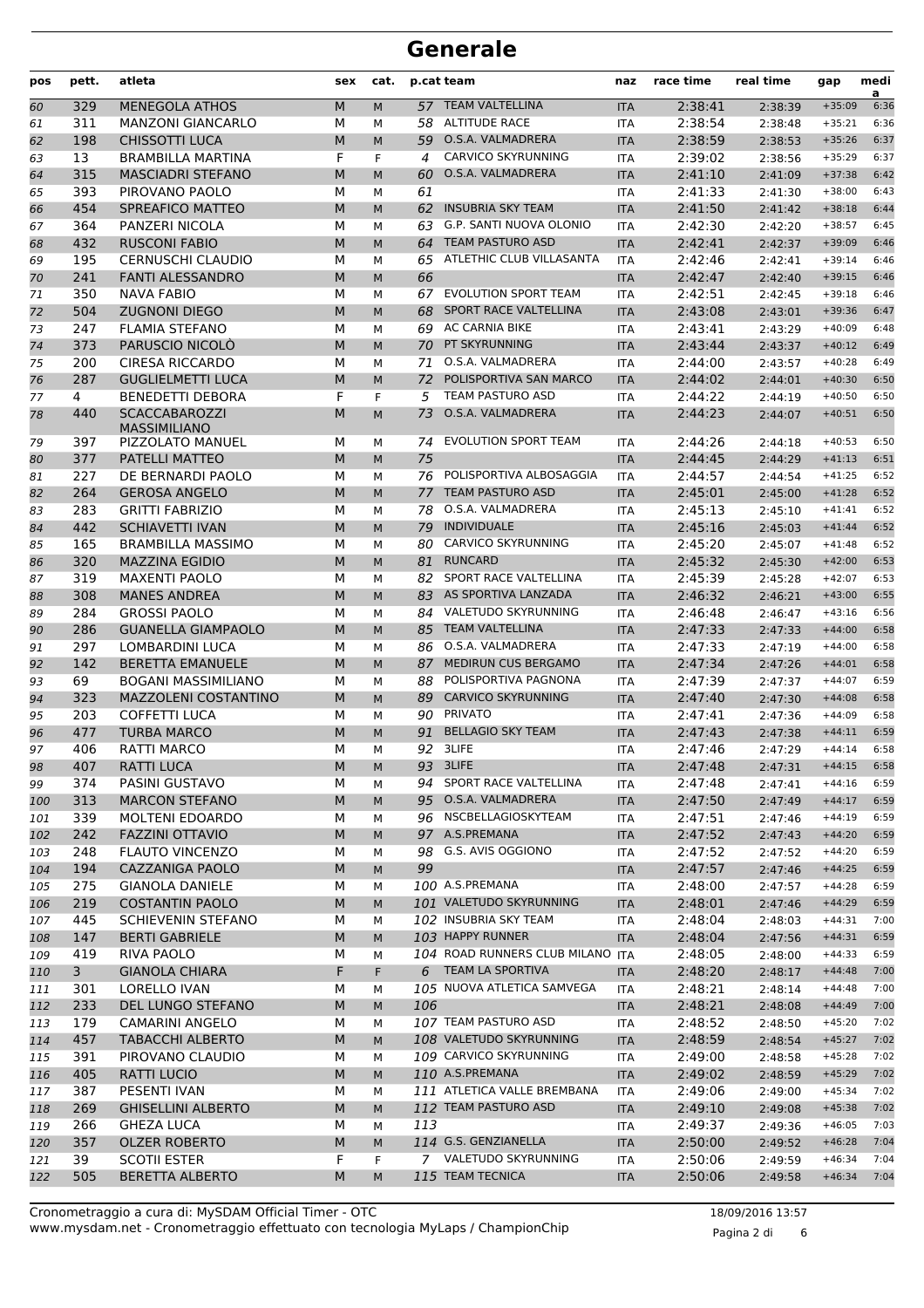| pos        | pett.      | atleta                                              | sex            | cat.   |     | p.cat team                    | naz               | race time          | real time          | gap                  | medi<br>a    |
|------------|------------|-----------------------------------------------------|----------------|--------|-----|-------------------------------|-------------------|--------------------|--------------------|----------------------|--------------|
| 123        | 443        | <b>SCHIAVETTI MARCO</b>                             | M              | M      |     | 116 TEAM PASTURO ASD          | <b>ITA</b>        | 2:50:11            | 2:50:03            | $+46:39$             | 7:05         |
| 124        | 322        | MAZZOLENI MASSIMO                                   | М              | М      |     | 117 VALSASSINA TRAIL TEAM     | <b>ITA</b>        | 2:50:40            | 2:50:33            | $+47:08$             | 7:06         |
| 125        | 174        | <b>BUZZONI WALTER</b>                               | M              | M      |     | 118 VALSASSINA TEAM           | <b>ITA</b>        | 2:51:18            | 2:51:13            | $+47:45$             | 7:08         |
| 126        | 259        | <b>FURLATO GIULIANO</b>                             | М              | м      | 119 |                               | <b>ITA</b>        | 2:52:07            | 2:51:58            | $+48:34$             | 7:09         |
| 127        | 280        | <b>GRECO ALESSANDRO</b>                             | M              | M      |     | 120 GS VILLAGUARDIA           | <b>ITA</b>        | 2:52:24            | 2:52:21            | $+48:52$             | 7:10         |
| 128        | 271        | <b>GIACOMELLI STEFANO</b>                           | М              | М      |     | 121 US BORMIOSE ATLETICA      | <b>ITA</b>        | 2:52:26            | 2:52:08            | $+48:53$             | 7:10         |
| 129        | 5          | <b>ACQUISTAPACE MONIA</b>                           | F              | F.     | 8   | SPORT RACE VALTELLINA         | <b>ITA</b>        | 2:52:51            | 2:52:44            | $+49:19$             | 7:11         |
| 130        | 34         | PEDRONI CECILIA                                     | F              | F      | 9   | <b>TRAILRUNNERS FINALE</b>    | <b>ITA</b>        | 2:52:56            | 2:52:50            | $+49:24$             | 7:12         |
| 131        | 208        | <b>COLOMBO ALESSANDRO</b>                           | M              | M      | 122 |                               | <b>ITA</b>        | 2:52:59            | 2:52:44            | $+49:27$             | 7:11         |
| 132        | 288        | <b>GUIDI DEVIS</b>                                  | М              | м      |     | 123 TEAM VALTELLINA           | <b>ITA</b>        | 2:53:15            | 2:53:08            | $+49:43$             | 7:12         |
| 133        | 469        | <b>TOFFETTI MASSIMO</b>                             | M              | M      |     | 124 GS ZELOFORAMAGNO          | <b>ITA</b>        | 2:53:41            | 2:53:37            | $+50:08$             | 7:14         |
| 134        | 485        | <b>VASSENA ALBERTO</b>                              | М              | М      |     | 125 O.S.A. VALMADRERA         | <b>ITA</b>        | 2:53:44            | 2:53:39            | $+50:12$             | 7:14         |
| 135        | 224        | <b>CURIONI ROBERTO</b>                              | M              | M      |     | 126 O.S.A. VALMADRERA         | <b>ITA</b>        | 2:54:06            | 2:54:01            | $+50:34$             | 7:15<br>7:15 |
| 136        | 234<br>439 | <b>DENTI GIUSEPPE</b><br><b>SANDRIN STEFANO</b>     | М<br>M         | М      | 127 | 128 TEAM PASTURO ASD          | ITA               | 2:54:11<br>2:54:13 | 2:54:06            | $+50:39$             | 7:15         |
| 137        | 110        | <b>AMIGONI MANUEL</b>                               | М              | M      |     | 129 LA POPOLARE CICLISTICA    | <b>ITA</b>        | 2:54:27            | 2:54:05            | $+50:41$<br>$+50:55$ | 7:15         |
| 138        | 370        | PAPIS ALESSANDRO                                    | M              | М      |     | 130 MONTANAIA RACING          | <b>ITA</b>        | 2:54:43            | 2:54:22<br>2:54:28 | $+51:10$             | 7:16         |
| 139<br>140 | 446        | <b>SCHULZE ROBERT</b>                               | М              | M<br>М |     | 131 TEAM NACHTI 3-RAUM        | <b>ITA</b><br>GER | 2:54:51            | 2:54:38            | $+51:18$             | 7:16         |
| 141        | 294        | <b>LEVI EMANUELE</b>                                | M              | M      |     | 132 GP VALCHIAVENNA           | <b>ITA</b>        | 2:54:51            | 2:54:42            | $+51:19$             | 7:16         |
| 142        | 324        | <b>MECIANI LORENZO</b>                              | М              | М      |     | 133 PASSO DOPO PASSO          | <b>ITA</b>        | 2:55:18            | 2:55:13            | $+51:46$             | 7:18         |
| 143        | 408        | <b>RE RICCARDO</b>                                  | M              | M      |     | 134 COMANO MOUTAIN RUNNERS    | <b>USA</b>        | 2:55:31            | 2:55:21            | $+51:59$             | 7:18         |
| 144        | 107        | <b>ALDE" GIANCARLO</b>                              | М              | м      |     | 135 CORTENOVA                 | ITA               | 2:55:32            | 2:55:25            | $+52:00$             | 7:18         |
| 145        | 257        | <b>FRITSCHE SEBASTIAN</b>                           | M              | M      | 136 |                               | <b>GER</b>        | 2:55:49            | 2:55:35            | $+52:16$             | 7:18         |
| 146        | 163        | <b>BOSISIO PAOLO</b>                                | М              | М      |     | 137 CREW DI VALMA             | <b>ITA</b>        | 2:55:50            | 2:55:44            | $+52:17$             | 7:19         |
| 147        | 134        | <b>BELLINGARDI</b>                                  | M              | M      |     | 138 RUNNERS BERGAMO           | <b>ITA</b>        | 2:55:52            | 2:55:44            | $+52:20$             | 7:19         |
|            |            | <b>MASSIMILIANO</b>                                 |                |        |     |                               |                   |                    |                    |                      |              |
| 148        | 14         | <b>BUZZONI LISA</b>                                 | F              | F.     |     | 10 TEAM LA SPORTIVA           | ITA               | 2:56:05            | 2:56:02            | $+52:32$             | 7:20         |
| 149        | 332        | <b>MERLO FRANCESCO</b>                              | M              | M      |     | 139 O.S.A. VALMADRERA         | <b>ITA</b>        | 2:56:23            | 2:56:13            | $+52:50$             | 7:20         |
| 150        | 188        | <b>CASOLINI FABIO</b>                               | М              | М      |     | 140 ATL. ALTA VALTELLINA      | <b>ITA</b>        | 2:56:28            | 2:56:27            | $+52:56$             | 7:21         |
| 151        | 197        | <b>CHIODI GABRIELE</b>                              | M              | M      |     | 141 ALTITUDE RACE             | <b>ITA</b>        | 2:56:28            | 2:56:11            | $+52:56$             | 7:20         |
| 152        | 380        | PENNATI ROBERTO                                     | М              | М      |     | 142 AMICI DELLO SPORT BRIOSCO | <b>ITA</b>        | 2:56:33            | 2:56:22            | $+53:01$             | 7:20         |
| 153        | 226        | <b>DARIO ALIPRANDI</b>                              | M              | M      |     | 143 TEAM PASTURO ASD          | <b>ITA</b>        | 2:56:40            | 2:56:38            | $+53:08$             | 7:21         |
| 154        | 109        | <b>ALONGI ANTONIO</b>                               | М              | м      |     | 144 UISP COMITATO TERR.LE     | <b>ITA</b>        | 2:57:45            | 2:57:43            | $+54:13$             | 7:24         |
| 155        | 213        | <b>COLOMBO GIULIANO</b>                             | M              | M      |     | 145 POL2001-ALDE              | <b>ITA</b>        | 2:57:56            | 2:57:43            | $+54:24$             | 7:24         |
| 156        | 156        | <b>BOHRER OLIVIER</b>                               | М              | М      |     | 146 LA MICHETTA               | <b>FRA</b>        | 2:58:28            | 2:58:17            | $+54:56$             | 7:25         |
| 157        | 212        | <b>COLOMBO PAOLO</b>                                | M              | M      |     | 147 TEAM PASTURO ASD          | <b>ITA</b>        | 2:58:47            | 2:58:46            | $+55:14$             | 7:26         |
| 158        | 240        | <b>FANTI MASSIMO</b>                                | М              | м      | 148 | 149 VALETUDO SKYRUNNING       | ITA               | 2:59:23            | 2:59:17            | $+55:51$             | 7:28         |
| 159        | 430        | ROTTOLI GIACOMO                                     | M              | M      |     | 150 VALETUDO SKYRUNNING       | <b>ITA</b>        | 2:59:24            | 2:59:11            | $+55:52$             | 7:27         |
| 160        | 401<br>129 | <b>QUARTI MARCO MAURO</b><br><b>BASILICO MATTEO</b> | М<br>${\sf M}$ | М      |     |                               | <b>ITA</b>        | 2:59:42            | 2:59:23            | $+56:10$<br>$+56:17$ | 7:28<br>7:29 |
| 161        |            |                                                     |                | М      | 151 | 152 U.P.MISSAGLIA             | <b>ITA</b>        | 2:59:50            | 2:59:45            | $+56:24$             | 7:29         |
| 162        | 151<br>395 | BESANA ALBERTO ANGELO<br>PIZZI DAMIANO              | М              | м      |     | 153 ASD CADDESE MONIQUE       | ITA               | 2:59:56            | 2:59:46            | $+56:28$             | 7:29         |
| 163<br>164 | 237        | DOZIO LUIGI                                         | M<br>М         | M<br>м |     | 154 O.S.A. VALMADRERA         | <b>ITA</b><br>ITA | 3:00:00<br>3:00:21 | 2:59:47<br>3:00:11 | $+56:49$             | 7:30         |
| 165        | 125        | <b>BANFI FABIO</b>                                  | M              | M      |     | 155 LIGHTRAILACTION           | <b>ITA</b>        | 3:00:22            | 3:00:00            | $+56:49$             | 7:29         |
| 166        | 210        | <b>COLOMBO OMAR</b>                                 | М              | м      | 156 |                               | ITA               | 3:00:22            | 3:00:16            | $+56:50$             | 7:30         |
| 167        | 427        | RONDINELLI ROBERTO                                  | М              | M      |     | 157 O.S.A. VALMADRERA         | <b>ITA</b>        | 3:00:40            | 3:00:39            | $+57:07$             | 7:31         |
| 168        | 356        | <b>NUSDEO BRUNO</b>                                 | М              | м      | 158 |                               | ITA               | 3:00:52            | 3:00:40            | $+57:20$             | 7:31         |
| 169        | 181        | <b>CAPRARI SIMONE</b>                               | M              | M      |     | 159 2002 MARATHON CLUB        | <b>ITA</b>        | 3:00:58            | 3:00:51            | $+57:26$             | 7:32         |
| 170        | 128        | <b>BARUFFI FABRIZIO</b>                             | М              | М      |     | 160 2002 MARATHON CLUB        | ITA               | 3:00:59            | 3:00:51            | $+57:27$             | 7:32         |
| 171        | 235        | DI MASSA MAURIZIO                                   | M              | M      |     | 161 FORTI A TAVOLA            | <b>ITA</b>        | 3:01:23            | 3:01:20            | $+57:51$             | 7:33         |
| 172        | 244        | FEROLA IVO                                          | М              | м      |     | 162 TEAM VALTELLINA           | ITA               | 3:01:50            | 3:01:38            | $+58:18$             | 7:34         |
| 173        | 150        | <b>BERTOLDINI GIOVANNI</b>                          | M              | M      |     | 163 A.S.PREMANA               | <b>ITA</b>        | 3:02:00            | 3:01:48            | $+58:27$             | 7:34         |
| 174        | 494        | VIGANO"" LORENZO                                    | М              | м      |     | 164 AMICI DELLO SPORT BRIOSCO | <b>ITA</b>        | 3:02:02            | 3:01:50            | $+58:29$             | 7:34         |
| 175        | 502        | <b>CANZIANI DANIELE</b>                             | M              | M      |     | 165 TEAM OTC                  | <b>ITA</b>        | 3:02:04            | 3:02:01            | $+58:32$             | 7:35         |
| 176        | 131        | <b>BEDETTI UMBERTO</b>                              | М              | м      | 166 |                               | ITA               | 3:02:16            | 3:02:02            | $+58:44$             | 7:35         |
| 177        | 493        | <b>VIGANO" FABIO</b>                                | M              | M      |     | 167 GS TORREVILLA             | <b>ITA</b>        | 3:02:20            | 3:02:12            | $+58:48$             | 7:35         |
| 178        | 277        | <b>GIRGI GIONATA</b>                                | М              | м      |     | 168 ATLETICA LOMAZZO          | PER               | 3:02:22            | 3:02:18            | $+58:50$             | 7:35         |
| 179        | 441        | <b>SCALFI FABIO</b>                                 | М              | M      |     | 169 TEAM OTC                  | <b>ITA</b>        | 3:02:23            | 3:02:08            | $+58:51$             | 7:35         |
| 180        | 411        | REGAZZONI PIETRO                                    | М              | М      | 170 |                               | ITA               | 3:02:31            | 3:02:23            | $+58:59$             | 7:35         |
| 181        | 120        | <b>ASSI NICOLA</b>                                  | M              | M      |     | 171 ALTITUDE RACE             | <b>ITA</b>        | 3:02:56            | 3:02:46            | $+59:24$             | 7:36         |
| 182        | 30         | MANDELLI VITTORIA                                   | F              | F      |     | 11 EVOLUTION SPORT TEAM       | ITA               | 3:03:07            | 3:02:51            | $+59:35$             | 7:37         |
| 183        | 230        | <b>DEDEI DARIO</b>                                  | M              | M      |     | 172 SCAIS 3038                | <b>ITA</b>        | 3:03:07            | 3:02:59            | $+59:35$             | 7:37         |
| 184        | 390        | PIOLINI FLAVIO                                      | М              | М      | 173 |                               | ITA               | 3:03:26            | 3:03:19            | $+59:54$             | 7:38         |
| 185        | 487        | <b>VENINI ROMANO</b>                                | M              | M      |     | 174 O.S.A. VALMADRERA         | <b>ITA</b>        | 3:03:39            | $3:03:33$ +1:00:07 |                      | 7:38         |

www.mysdam.net - Cronometraggio effettuato con tecnologia MyLaps / ChampionChip Cronometraggio a cura di: MySDAM Official Timer - OTC 18/09/2016 13:57

Pagina 3 di 6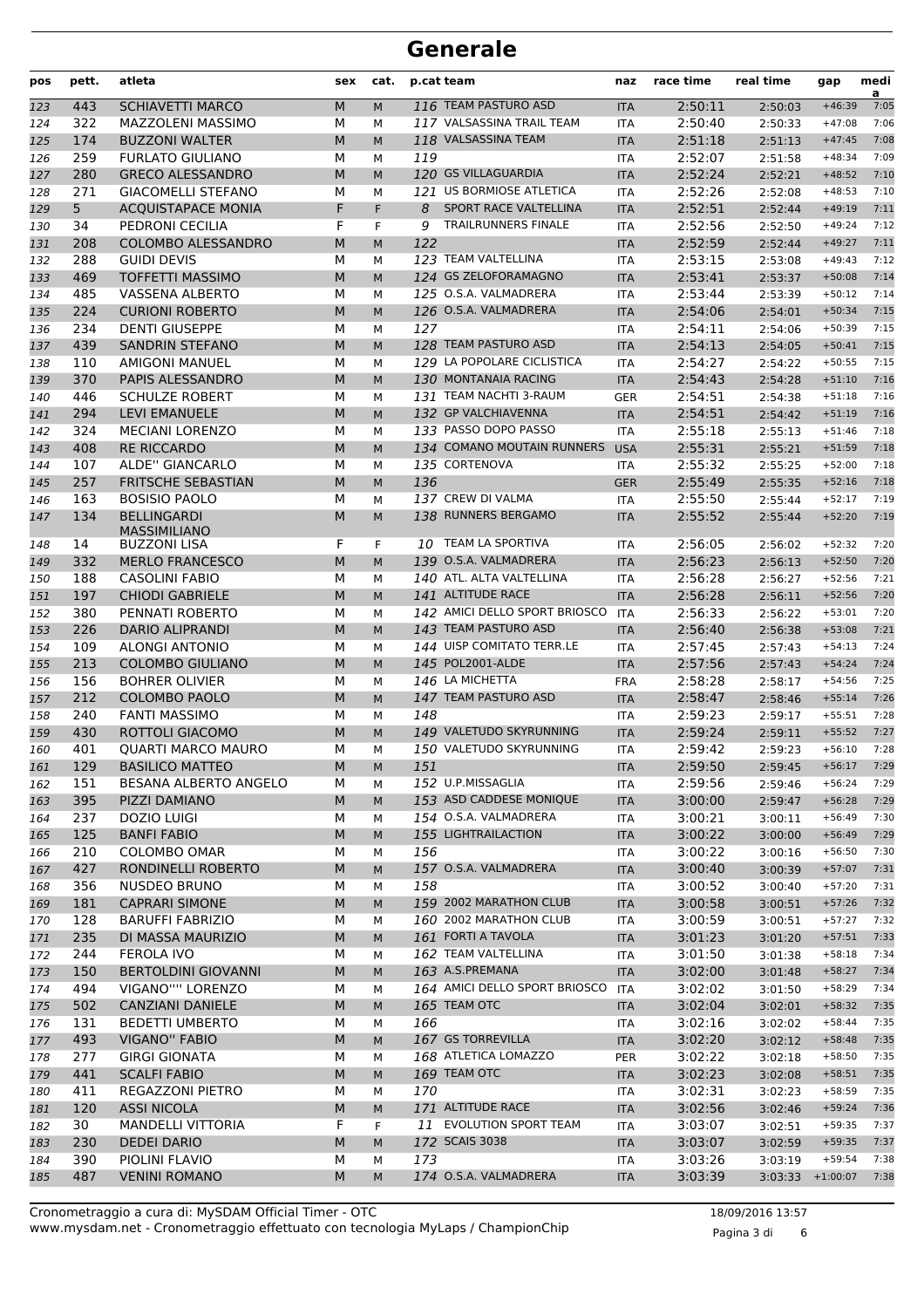| pos        | pett.      | atleta                                          | sex    | cat.      |            | p.cat team                                          | naz                      | race time          | real time                     | gap        | medi<br>a    |
|------------|------------|-------------------------------------------------|--------|-----------|------------|-----------------------------------------------------|--------------------------|--------------------|-------------------------------|------------|--------------|
| 186        | 182        | <b>CARENINI RICCARDO</b>                        | M      | M         |            | 175 SPARTACUS - TRIATHLON                           | <b>ITA</b>               | 3:03:51            | 3:03:47                       | $+1:00:19$ | 7:39         |
| 187        | 342        | <b>MORELLI DANIELE</b>                          | М      | М         |            | 176 PT SKYRUNNING                                   | <b>ITA</b>               | 3:04:13            | 3:04:11                       | $+1:00:41$ | 7:40         |
| 188        | 40         | SIBONA GUENDALINA                               | F      | F         | 12         |                                                     | <b>ITA</b>               | 3:04:24            | 3:04:15                       | $+1:00:52$ | 7:40         |
| 189        | 343        | MORNATA MATTEO                                  | М      | м         |            | 177 MARATHON CLUB SEVESO                            | <b>ITA</b>               | 3:04:27            | 3:04:19                       | $+1:00:54$ | 7:40         |
| 190        | 171        | <b>BURZACOVSCHI VLADISLAV</b>                   | M      | M         |            | 178 CARVICO SKYRUNNING                              | <b>MOL</b>               | 3:04:35            | $3:04:22 + 1:01:03$           |            | 7:40         |
| 191        | 123        | <b>AUSTONI ALESSIO</b>                          | М      | М         |            | 179 CARVICO SKYRUNNING                              | ITA                      | 3:04:38            | $3:04:20 + 1:01:06$           |            | 7:40         |
| 192        | 169        | <b>BRUNO SAVERIO</b>                            | M      | M         |            | 180 ASD GER RANCIO                                  | <b>ITA</b>               | 3:04:45            | $3:04:40$ +1:01:13            |            | 7:41         |
| 193        | 295        | <b>LOBINA FABRIZIO</b>                          | М      | М         |            | 181 TEAM MUD&SNOW                                   | <b>ITA</b>               | 3:04:50            | 3:04:29                       | $+1:01:17$ | 7:41         |
| 194        | 400        | <b>QUADRIO MAURO</b>                            | M      | M         | 182        |                                                     | <b>ITA</b>               | 3:05:19            | 3:05:09                       | $+1:01:46$ | 7:42         |
| 195        | 460        | TAGLIABUE LORENZO                               | М      | М         |            | 183 INDIVIDUALE                                     | <b>ITA</b>               | 3:05:58            | 3:05:53                       | $+1:02:26$ | 7:44         |
| 196        | 10         | BELTRAN ESTEVE LLUNA                            | F      | F         |            | 13 COR I MUNTANYA PUÇOL                             | <b>ESP</b>               | 3:06:05            | $3:06:02$ +1:02:33            |            | 7:45         |
| 197        | 35         | PIGANZOLI SERENA                                | F      | F         |            | 14 SPORT RACE VALTELLINA                            | <b>ITA</b>               | 3:06:10            | $3:05:57$ +1:02:38            |            | 7:44         |
| 198        | 333        | <b>MERLO ENRICO</b>                             | М      | M         |            | 184 O.S.A. VALMADRERA                               | <b>ITA</b>               | 3:06:53            | $3:06:43$ +1:03:20            |            | 7:46         |
| 199        | 184        | <b>CASARI ROBERTO</b>                           | М      | М         | 185        |                                                     | <b>ITA</b>               | 3:07:03            | $3:07:02$ +1:03:31            |            | 7:47         |
| 200        | 29         | <b>MAGRI STEPHANIA</b>                          | F      | F.        |            | 15 TRIATHLON TEAM BRIANZA                           | <b>MLT</b>               | 3:07:11            | 3:07:00                       | $+1:03:38$ | 7:47         |
| 201        | 232        | <b>DEGIORGIO RUBEN</b>                          | М      | м         |            | 186 AGONES SFC                                      | <b>MLT</b>               | 3:07:11            | 3:07:00                       | $+1:03:38$ | 7:47         |
| 202        | 434        | <b>SACCHI MARCO</b>                             | M      | M         |            | 187 O.S.A. VALMADRERA                               | <b>ITA</b>               | 3:07:23            | $3:07:04$ +1:03:50            |            | 7:47         |
| 203        | 367        | PANZERI LUCA                                    | М      | М         | 188        |                                                     | <b>ITA</b>               | 3:07:42            | $3:07:25$ +1:04:10            |            | 7:48         |
| 204        | 371        | <b>PARISI RICCARDO</b>                          | М      | M         |            | 189 VALETUDO SKYRUNNING                             | <b>ITA</b>               | 3:07:47            | $3:07:44$ +1:04:15            |            | 7:49         |
| 205        | 498        | ZACCARELLI EUGENIO                              | М      | М         |            | 190 TEAM MUD E SNOW ASD                             | <b>ITA</b>               | 3:08:03            | $3:07:51$ +1:04:30            |            | 7:49         |
| 206        | 412        | <b>REGAZZONI DAVIDE</b>                         | M      | M         |            | 191 CARVICO SKYRUNNING                              | <b>ITA</b>               | 3:08:09            | $3:08:01$ +1:04:37            |            | 7:50         |
| 207        | 260        | <b>GALBUSERA ALESSANDRO</b>                     | М      | М         |            | 192 O.S.A. VALMADRERA                               | <b>ITA</b>               | 3:08:55            | 3:08:54                       | $+1:05:22$ | 7:52         |
| 208        | 137        | <b>BELLUSCI VITO</b>                            | M      | M         |            | 193 GRUPPO PODISTICO<br>194 ASD COURMAYEUR TRAILERS | <b>ITA</b>               | 3:08:55            | $3:08:54$ +1:05:22            |            | 7:52         |
| 209        | 452        | SPINELLI MARIO MICHELE                          | М      | М         |            |                                                     | <b>ITA</b>               | 3:09:00            | 3:08:49                       | $+1:05:28$ | 7:52         |
| 210        | 479<br>490 | <b>VALOTA MAURO</b>                             | М      | M         | 195<br>196 |                                                     | <b>ITA</b>               | 3:09:03<br>3:09:08 | $3:08:49$ +1:05:30            |            | 7:52<br>7:52 |
| 211        | 425        | <b>VERONELLI PAOLO</b><br>ROLANDO ROBERTO       | М<br>М | М         |            | 197 ASD CADDESE MONIQUE                             | <b>ITA</b>               | 3:09:11            | $3:09:07$ +1:05:35            | $+1:05:39$ | 7:52         |
| 212<br>213 | 318        | <b>MAURI SILVANO</b>                            | М      | M         | 198 SEC    |                                                     | <b>ITA</b><br><b>ITA</b> | 3:09:17            | 3:09:01<br>$3:09:16$ +1:05:45 |            | 7:53         |
| 214        | 337        | MILANI ALESSANDRO                               | M      | М<br>M    |            | 199 EVOLUTION SPORT TEAM                            | <b>ITA</b>               | 3:09:22            | $3:09:21$ +1:05:50            |            | 7:53         |
| 215        | 482        | VANINI IVAN                                     | М      | М         |            | 200 O.S.A. VALMADRERA                               | <b>ITA</b>               | 3:09:25            | $3:09:25$ +1:05:53            |            | 7:53         |
| 216        | 394        | PIZZAGALLI CLAUDIO                              | M      | M         |            | 201 ASD FALCHI LECCO                                | <b>ITA</b>               | 3:09:40            | $3:09:31$ +1:06:08            |            | 7:53         |
| 217        | 500        | <b>ZOCCATELLI FABIO</b>                         | М      | М         |            | 202 VALSASSINA TRAIL TEAM                           | <b>ITA</b>               | 3:09:42            | 3:09:34                       | $+1:06:10$ | 7:53         |
| 218        | 36         | POLETTI MARIA                                   | F      | F.        |            | 16 O.S.A. VALMADRERA                                | <b>ITA</b>               | 3:09:47            | 3:09:34                       | $+1:06:15$ | 7:53         |
| 219        | 478        | <b>VALE" GIORGIO</b>                            | М      | М         | 203        |                                                     | <b>ITA</b>               | 3:10:03            | 3:09:53                       | $+1:06:31$ | 7:54         |
| 220        | 106        | <b>ACQUISTAPACE ALFREDO</b>                     | M      | M         |            | 204 VALETUDO SKYRUNNING                             | <b>ITA</b>               | 3:10:07            | $3:09:53$ +1:06:35            |            | 7:54         |
| 221        | 421        | RIVOLTA STEFANO                                 | М      | М         |            | 205 G.P. VILLASANTESE                               | <b>ITA</b>               | 3:10:30            | $3:10:15$ +1:06:58            |            | 7:55         |
| 222        | 153        | <b>BIFFI GIANPAOLO</b>                          | М      | M         |            | 206 G.S. AVIS OGGIONO                               | <b>ITA</b>               | 3:10:33            | $3:10:18$ +1:07:01            |            | 7:55         |
| 223        | 239        | <b>FALZEI PIERO ANTONIO</b>                     | М      | м         |            | 207 G.S. AVIS OGGIONO                               | <b>ITA</b>               | 3:10:35            | 3:10:18                       | $+1:07:02$ | 7:55         |
| 224        | 481        | <b>VANDONI ANDREA</b>                           | M      | M         |            | 208 ROAD RUNNERS CLUB MILANO                        | <b>ITA</b>               | 3:10:49            | $3:10:44$ +1:07:17            |            | 7:56         |
| 225        | 467        | <b>TENTORI ANDREA</b>                           | М      | М         | 209        |                                                     | ITA                      | 3:11:17            | $3:11:01$ +1:07:45            |            | 7:57         |
| 226        | 272        | <b>GIACOMUZZI GIUSEPPE</b>                      | М      | M         |            | 210 A.S.D. ATLETICO BASTIA                          | <b>ITA</b>               | 3:11:41            | $3:11:20 + 1:08:09$           |            | 7:58         |
| 227        | 204        | <b>COLCIAGO FABRIZIO</b>                        | М      | М         |            | 211 ALPINI CARATE                                   | <b>ITA</b>               | 3:12:09            | $3:12:07$ +1:08:37            |            | 8:00         |
| 228        | 444        | SCHICHETTI STEFANO                              | М      | M         |            | 212 TEAM VALTELLINA                                 | <b>ITA</b>               | 3:13:11            | $3:13:04$ +1:09:39            |            | 8:02         |
| 229        | 410        | REDAELLI STEFANO                                | М      | М         |            | 213 CARVICO SKYRUNNING                              | <b>ITA</b>               | 3:13:17            | $3:13:17$ +1:09:45            |            | 8:03         |
| 230        | 231        | <b>DEDNDREJAJ STIVENS</b>                       | M      | M         |            | 214 RUN CARD                                        | <b>ITA</b>               | 3:13:19            | $3:13:10$ +1:09:47            |            | 8:02         |
| 231        | 345        | <b>MOSCONI LIVIO</b>                            | М      | М         |            | 215 EUROATLETICA                                    | ITA                      | 3:13:21            | $3:13:18$ +1:09:48            |            | 8:03         |
| 232        | 42         | <b>TORRES VILLAR PATRICIA</b>                   | F      | F.        |            | 17 COR I MUNTANYA PUÇOL                             | <b>ESP</b>               | 3:13:46            | $3:13:43 + 1:10:14$           |            | 8:04         |
| 233        | 327        | <b>MELCHIORRI MARCO</b>                         | М      | М         |            | 216 KINOMANA                                        | <b>ITA</b>               | 3:13:47            | $3:13:33$ +1:10:14            |            | 8:03         |
| 234        | 218        | <b>CORTINOVIS ALEX</b>                          | М      | M         | 217        |                                                     | <b>ITA</b>               | 3:13:50            | $3:13:45$ +1:10:18            |            | 8:04         |
| 235        | 281        | <b>GREGORI JACOPO</b>                           | М      | М         |            | 218 O.S.A. VALMADRERA                               | <b>ITA</b>               | 3:13:54            | 3:13:43                       | $+1:10:21$ | 8:04         |
| 236        | 192        | CATTANEO ANDREA                                 | M      | M         | 219        |                                                     | <b>ITA</b>               | 3:14:15            | $3:14:04$ +1:10:43            |            | 8:05         |
| 237        | 236        | <b>DONDI MICHELE</b>                            | М      | М         | 220        |                                                     | ITA                      | 3:14:32            | $3:14:32 + 1:11:00$           |            | 8:06         |
| 238        | 354        | <b>NORIS MARIO FRANCESCO</b>                    | M      | M         | 221 M5S    |                                                     | <b>ITA</b>               | 3:15:44            | $3:15:33$ +1:12:11            |            | 8:08         |
| 239        | 117        | <b>ARRIGONI SIMONE</b>                          | М      | М         |            | 222 GS OROBIE                                       | ITA                      | 3:15:49            | $3:15:28$ +1:12:17            |            | 8:08         |
| 240        | 154        | <b>BIFFI GIOVANNI CARLO</b>                     | М      | ${\sf M}$ |            | 223 O.S.A. VALMADRERA                               | <b>ITA</b>               | 3:16:07            | $3:15:53$ +1:12:35            |            | 8:09         |
| 241        | 334        | MESCHI REMO                                     | М      | М         |            | 224 A.S.PREMANA                                     | <b>ITA</b>               | 3:16:15            | $3:16:11$ +1:12:43            |            | 8:10         |
| 242        | 392        | PIROVANO ANDREA                                 | M      | M         |            | 225 O.S.A. VALMADRERA                               | <b>ITA</b>               | 3:16:25            | $3:16:11$ +1:12:53            |            | 8:10         |
| 243        | 229        | <b>DEBOSIO ANDREA</b>                           | М      | М         | 226        |                                                     | ITA                      | 3:16:38            | $3:16:27$ +1:13:06            |            | 8:11         |
| 244        | 304        | <b>MAESTRI FABIO</b>                            | M      | M         |            | 227 GP LATIGRE                                      | <b>ITA</b>               | 3:16:53            | $3:16:37$ +1:13:21            |            | 8:11         |
| 245        | 317        | <b>MAURI CESARE</b>                             | М      | М         |            | 228 TEAM OTC                                        | <b>ITA</b>               | 3:17:35            | $3:17:17$ +1:14:03            |            | 8:13         |
| 246        | 420        | RIVOLTA IVANO                                   | М      | M         |            | 229 G.P. VILLASANTESE                               | <b>ITA</b>               | 3:17:46            | $3:17:31 + 1:14:14$           |            | 8:13         |
| 247        | 413        | RESEGA EDOARDO                                  | М      | М         |            | 230 GS TORREVILLA<br>231 O.S.A. VALMADRERA          | <b>ITA</b>               | 3:18:17            | 3:18:09<br>$3:18:12$ +1:14:56 | $+1:14:44$ | 8:15<br>8:15 |
| 248        | 265<br>254 | <b>GEROSA RICCARDO</b><br><b>FRANGI ATTILIO</b> | M<br>М | M         |            | 232 ACLI GIURIATI GARIMOLDI                         | <b>ITA</b>               | 3:18:29            | $3:18:15$ +1:14:59            |            | 8:15         |
| 249        |            |                                                 |        | М         |            |                                                     | ITA                      | 3:18:31            |                               |            |              |

www.mysdam.net - Cronometraggio effettuato con tecnologia MyLaps / ChampionChip Cronometraggio a cura di: MySDAM Official Timer - OTC 18/09/2016 13:57

Pagina 4 di 6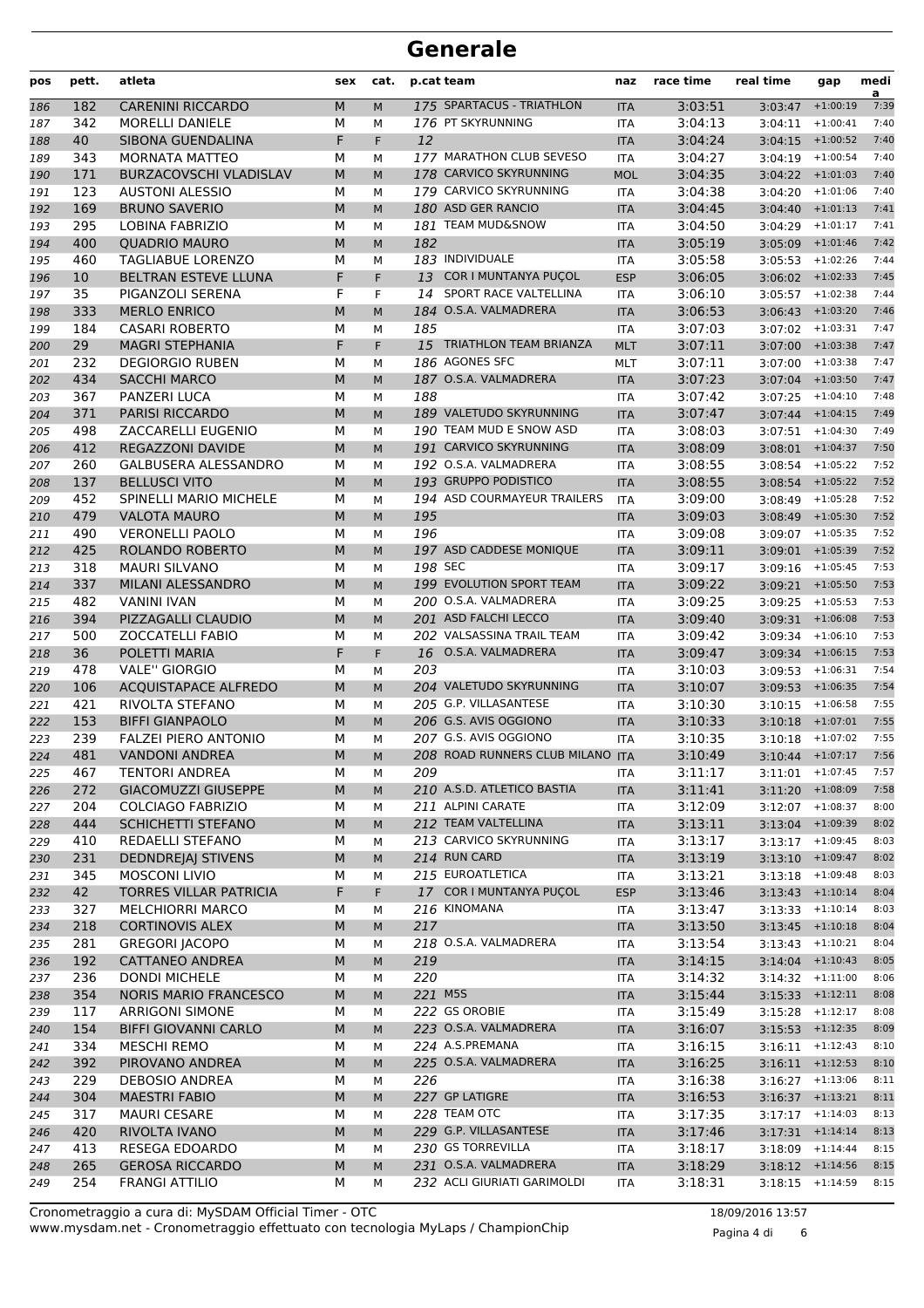| pos        | pett.      | atleta                                             | sex    | cat.    |            | p.cat team                       | naz                      | race time          | real time                                | gap                | medi<br>a    |
|------------|------------|----------------------------------------------------|--------|---------|------------|----------------------------------|--------------------------|--------------------|------------------------------------------|--------------------|--------------|
| 250        | 157        | <b>BONANNO FRANCESCO</b>                           | M      | M       | 233        |                                  | <b>ITA</b>               | 3:18:36            | 3:18:20                                  | $+1:15:03$         | 8:15         |
| 251        | 309        | MANGILI IVO PAOLO                                  | М      | М       | 234        |                                  | <b>ITA</b>               | 3:18:48            | $3:18:31$ +1:15:16                       |                    | 8:16         |
| 252        | 246        | <b>FINARDI CRISTIAN</b>                            | M      | M       |            | 235 TEAM PASTURO ASD             | <b>ITA</b>               | 3:19:49            | $3:19:49$ +1:16:17                       |                    | 8:19         |
| 253        | 115        | <b>ARIENTI ROBERTO</b>                             | М      | м       |            | 236 ASD 5 CERCHI                 | <b>ITA</b>               | 3:20:14            | 3:19:53                                  | $+1:16:41$         | 8:19         |
| 254        | 306        | <b>MAGGIONI GIANLUCA</b>                           | M      | M       |            | 237 ASD FALCHI LECCO             | <b>ITA</b>               | 3:20:14            | $3:20:04$ +1:16:41                       |                    | 8:20         |
| 255        | 189        | CASTAGNA CORRADO                                   | М      | м       | 238        |                                  | <b>ITA</b>               | 3:20:41            | $3:20:22 + 1:17:08$                      |                    | 8:20         |
| 256        | 495        | <b>VILLA RICCARDO</b>                              | M      | M       |            | 239 O.S.A. VALMADRERA            | <b>ITA</b>               | 3:20:47            | $3:20:28$ +1:17:15                       |                    | 8:21         |
| 257        | 152        | <b>BIANCHI SILVIO</b>                              | М      | М       |            | 240 SB76                         | <b>ITA</b>               | 3:20:52            | $3:20:41$ +1:17:20                       |                    | 8:21         |
| 258        | 209        | <b>COLOMBO LORENZO</b><br><b>COSTANZI ANDREA</b>   | M      | M       | 242        | 241 ATL. FRI.MA.S.               | <b>ITA</b>               | 3:21:04            | $3:20:44$ +1:17:31                       |                    | 8:21<br>8:23 |
| 259        | 220<br>8   | <b>ARCARA ELISA</b>                                | M<br>F | М<br>F. |            | 18 CANOTTIERI LECCO              | <b>ITA</b><br><b>ITA</b> | 3:21:39<br>3:22:03 | $3:21:25$ +1:18:06<br>$3:21:57$ +1:18:31 |                    | 8:24         |
| 260<br>261 | 388        | PIANTONI MARCO                                     | М      | М       |            | 243 ATLETICA LA TORRE            | <b>ITA</b>               | 3:22:26            | $3:22:07$ +1:18:53                       |                    | 8:25         |
| 262        | 475        | <b>TRAVAGLI LUIGI</b>                              | M      | M       |            | 244 5CERCHI SEREGNO              | <b>ITA</b>               | 3:22:45            | $3:22:24$ +1:19:13                       |                    | 8:26         |
| 263        | 455        | STAFFOLANI MASSIMO                                 | М      | М       |            | 245 GP MELZO                     | <b>ITA</b>               | 3:23:06            | $3:22:45$ +1:19:34                       |                    | 8:26         |
| 264        | 435        | <b>SACCHI LUCA</b>                                 | M      | M       |            | 246 BOGN DA NIA                  | <b>ITA</b>               | 3:23:26            | $3:23:07$ +1:19:54                       |                    | 8:27         |
| 265        | 136        | <b>BELLOTTI GIOVANNI</b>                           | М      | м       |            | 247 AMICI DELLO SPORT BRIOSCO    | <b>ITA</b>               | 3:24:04            | $3:23:43$ +1:20:31                       |                    | 8:29         |
| 266        | 268        | <b>GHEZZI ALESSANDRO</b>                           | M      | M       |            | 248 ALTITUDE RACE                | <b>ITA</b>               | 3:25:13            | $3:25:03$ +1:21:40                       |                    | 8:32         |
| 267        | 466        | <b>TENDERINI ANTONIO</b>                           | М      | М       |            | 249 A.S.PREMANA                  | <b>ITA</b>               | 3:26:29            | $3:26:28$ +1:22:57                       |                    | 8:36         |
| 268        | 279        | <b>GRANDI MAURO</b>                                | M      | M       |            | 250 G.P. BOMPANI GROUP ASD       | <b>ITA</b>               | 3:26:36            | $3:26:20$ +1:23:04                       |                    | 8:35         |
| 269        | 379        | PAZZOLA MATTIA                                     | М      | М       |            | 251 NSC BELLAGIO                 | <b>ITA</b>               | 3:26:38            | $3:26:23$ +1:23:06                       |                    | 8:35         |
| 270        | 472        | <b>TONETTI MASSIMO</b>                             | M      | M       |            | 252 G.S.A. COMETA                | <b>ITA</b>               | 3:26:41            | $3:26:34$ +1:23:08                       |                    | 8:36         |
| 271        | 433        | <b>SACCHI MASSIMO</b>                              | М      | М       |            | 253 EVOLUTION SPORT TEAM         | <b>ITA</b>               | 3:26:54            | $3:26:35$ +1:23:22                       |                    | 8:36         |
| 272        | 113        | <b>ANGIOLINI PAOLO</b>                             | M      | M       |            | 254 RUNNERS BERGAMO              | <b>ITA</b>               | 3:26:54            | $3:26:54$ +1:23:22                       |                    | 8:37         |
| 273        | 19         | <b>COLLI NATALIE</b>                               | F      | F.      |            | 19 ATLETICA ALTO LARIO           | <b>ITA</b>               | 3:27:09            | $3:26:56$ +1:23:37                       |                    | 8:37         |
| 274        | 18         | <b>CHIODA OTTAVIA</b>                              | F      | F.      |            | 20 G.S. AVIS OGGIONO             | <b>ITA</b>               | 3:28:45            | $3:28:41$ +1:25:13                       |                    | 8:41         |
| 275        | 111        | <b>ANGELONI MATTEO</b>                             | М      | М       |            | 255 CARVICO SKYRUNNING           | <b>ITA</b>               | 3:28:52            | $3:28:37$ +1:25:20                       |                    | 8:41         |
| 276        | 404        | <b>RASCA ENRICO</b>                                | M      | M       | 256        |                                  | <b>ITA</b>               | 3:28:56            | $3:28:54$ +1:25:24                       |                    | 8:42         |
| 277        | 292        | <b>LEONE LUCA</b>                                  | М      | М       | 257 ATB    |                                  | <b>ITA</b>               | 3:29:17            | 3:29:00                                  | $+1:25:45$         | 8:42         |
| 278        | 346        | <b>MOTTA OMAR</b>                                  | M      | M       |            | 258 CARVICO SKYRUNNING           | <b>ITA</b>               | 3:30:02            | $3:29:48$ +1:26:30                       |                    | 8:44         |
| 279        | 426        | RONCHETTI MASSIMILIANO                             | М      | М       | 259        |                                  | <b>ITA</b>               | 3:30:12            | $3:29:49$ +1:26:40                       |                    | 8:44         |
| 280        | 245        | <b>FERRARI JACOPO</b>                              | M      | M       | 260<br>261 |                                  | <b>ITA</b>               | 3:30:47            | $3:30:39$ +1:27:15                       |                    | 8:46         |
| 281        | 463<br>135 | <b>TARABINI IVANO</b><br><b>BELLONI ALESSANDRO</b> | М<br>M | М       |            | 262 RUNCARD                      | <b>ITA</b>               | 3:31:01<br>3:31:47 | $3:30:51$ +1:27:29<br>$3:31:27$ +1:28:15 |                    | 8:47<br>8:48 |
| 282<br>283 | 303        | MADASCHI GIANGIACOMO                               | М      | M<br>М  |            | 263 FORTI A TAVOLA               | <b>ITA</b><br><b>ITA</b> | 3:31:53            | 3:31:50                                  | $+1:28:21$         | 8:49         |
| 284        | 326        | <b>MEINARDI FRANCESCO</b>                          | M      | M       | 264        |                                  | <b>ITA</b>               | 3:32:31            | $3:32:16$ +1:28:59                       |                    | 8:50         |
| 285        | 360        | PANZERA MARCO                                      | М      | М       |            | 265 SPIRITO TRAIL ASD            | <b>ITA</b>               | 3:32:40            | $3:32:17$ +1:29:07                       |                    | 8:50         |
| 286        | 211        | <b>COLOMBO MICHELE</b>                             | M      | M       |            | 266 O.S.A. VALMADRERA            | <b>ITA</b>               | 3:32:41            | $3:32:38$ +1:29:08                       |                    | 8:51         |
| 287        | 369        | PANZERI MATTIA                                     | М      | М       |            | 267 STUDIO DENTISTICO GORETTI    | <b>ITA</b>               | 3:32:41            | 3:32:34                                  | $+1:29:08$         | 8:51         |
| 288        | 293        | <b>LEONI MATTEO</b>                                | M      | M       | 268        |                                  | <b>ITA</b>               | 3:33:02            | $3:32:42$ +1:29:30                       |                    | 8:51         |
| 289        | 352        | <b>NEGRI ETTORE</b>                                | М      | м       |            | 269 AMICI DELLO SPORT BRIOSCO    | <b>ITA</b>               | 3:33:28            | $3:33:15$ +1:29:56                       |                    | 8:53         |
| 290        | 428        | <b>ROTA FRANCESCO</b>                              | M      | M       |            | 270 GP AIDO CAPRINO B.SCO        | <b>ITA</b>               | 3:33:46            | $3:33:27 + 1:30:13$                      |                    | 8:53         |
| 291        | 278        | <b>GIULIVI ARNALDO</b>                             | м      | м       |            | 271 ROAD RUNNERS CLUB            | <b>ITA</b>               | 3:34:01            |                                          | $3:33:48$ +1:30:29 | 8:54         |
| 292        | 436        | SAGGIANTE SEBASTIANO                               | M      | M       |            | 272 ASD GER RANCIO               | <b>ITA</b>               | 3:34:03            | $3:33:45$ +1:30:31                       |                    | 8:54         |
| 293        | 291        | LANFRANCHI FRANCESCO                               | М      | м       |            | 273 RUNCARD                      | ITA                      | 3:34:05            | $3:33:51 + 1:30:32$                      |                    | 8:54         |
| 294        | 130        | <b>BASSI FRANCESCO</b>                             | M      | M       | 274        |                                  | <b>ITA</b>               | 3:34:17            |                                          | $3:33:56$ +1:30:45 | 8:54         |
| 295        | 376        | PATELLI ANDREA                                     | м      | м       |            | 275 TEAM CHIAPPETTO              | ITA                      | 3:35:31            | $3:35:15$ +1:31:58                       |                    | 8:58         |
| 296        | 217        | <b>CORTI DANIELE</b>                               | M      | M       |            | 276 AMICI DELLO SPORT BRIOSCO    | <b>ITA</b>               | 3:36:22            | $3:36:02 + 1:32:50$                      |                    | 9:00         |
| 297        | 21         | <b>CORRADIN SONIA</b>                              | F      | F.      | 21         |                                  | ITA                      | 3:36:26            |                                          | $3:36:13$ +1:32:54 | 9:00         |
| 298        | 25         | <b>DURANTE CRISTINA</b>                            | F      | F.      |            | 22 ORTICA TEAM MILANO            | <b>ITA</b>               | 3:36:51            | $3:36:30 + 1:33:19$                      |                    | 9:01         |
| 299        | 146        | <b>BERTANI FRANCESCO</b>                           | М      | М       |            | 277 CARVICO SKYRUNNING           | ITA                      | 3:37:31            | $3:37:17$ +1:33:59                       |                    | 9:03         |
| 300        | 170        | <b>BURATTI PAOLO</b>                               | M      | M       |            | 278 CARVICO SKYRUNNING           | <b>ITA</b>               | 3:37:31            | $3:37:25$ +1:33:59                       |                    | 9:03         |
| 301        | 193        | CATTANEO MARCO                                     | М      | м       |            | 279 INDIPENDENTE                 | ITA                      | 3:37:35            | $3:37:12 + 1:34:02$                      |                    | 9:03         |
| 302        | 422        | <b>RIZZI LUCA</b>                                  | M      | М       | 280        |                                  | <b>ITA</b>               | 3:37:35            | $3:37:15$ +1:34:02                       |                    | 9:03         |
| 303        | 27         | <b>GERVASONI DALILA</b>                            | F      | F.      | 23         |                                  | ITA                      | 3:37:37            |                                          | $3:37:27$ +1:34:05 | 9:03         |
| 304        | 225        | DALLAVALLE ALESSANDRO                              | M      | M       | 282        | 281 ROAD RUNNERS CLUB MILANO ITA |                          | 3:37:46            | $3:37:38$ +1:34:13                       |                    | 9:04         |
| 305        | 507        | <b>MELANDRI MATTEO</b>                             | м      | М       |            | 283 HAPPY RUNNERS                | ITA                      | 3:37:46            | $3:37:28$ +1:34:14                       |                    | 9:03<br>9:04 |
| 306        | 206        | <b>COLOMBO MIRCO</b>                               | M      | M       |            | 284 G.S. AVIS OGGIONO            | <b>ITA</b>               | 3:37:49            | $3:37:40$ +1:34:17                       | $+1:34:41$         | 9:05         |
| 307<br>308 | 366<br>409 | PANZERI LORENZO<br>RECALCATI MARIO NICOLA          | м<br>M | м<br>M  |            | 285 RUNNERS DESIO                | ITA<br><b>ITA</b>        | 3:38:14<br>3:39:06 | 3:38:04<br>$3:38:49$ +1:35:34            |                    | 9:07         |
| 309        | 126        | <b>BARBATO FRANCESCO</b>                           | м      | м       |            | 286 G.P. MARCIATORI COGLIATE     | ITA                      | 3:39:36            |                                          | $3:39:15$ +1:36:04 | 9:08         |
| 310        | 438        | <b>SALVIONI MATTEO</b>                             | M      | M       |            | 287 RUNCARD FIDAL                | <b>ITA</b>               | 3:40:17            | $3:39:56$ +1:36:45                       |                    | 9:09         |
| 311        | 378        | PATELLI MIRKO                                      | М      | М       |            | 288 CASAZZA RACE                 | ITA                      | 3:40:19            | $3:40:03$ +1:36:47                       |                    | 9:10         |
| 312        | 23         | <b>DELL'UTRI MARCELLA</b>                          | F      | F.      |            | 24 KINO MANA                     | <b>ITA</b>               | 3:40:30            | $3:40:16$ +1:36:58                       |                    | 9:10         |
| 313        | 492        | <b>VIARO ANDREA</b>                                | М      | М       | 289        |                                  | ITA                      | 3:41:02            | $3:40:57$ +1:37:29                       |                    | 9:12         |
|            |            |                                                    |        |         |            |                                  |                          |                    |                                          |                    |              |

Pagina 5 di 6